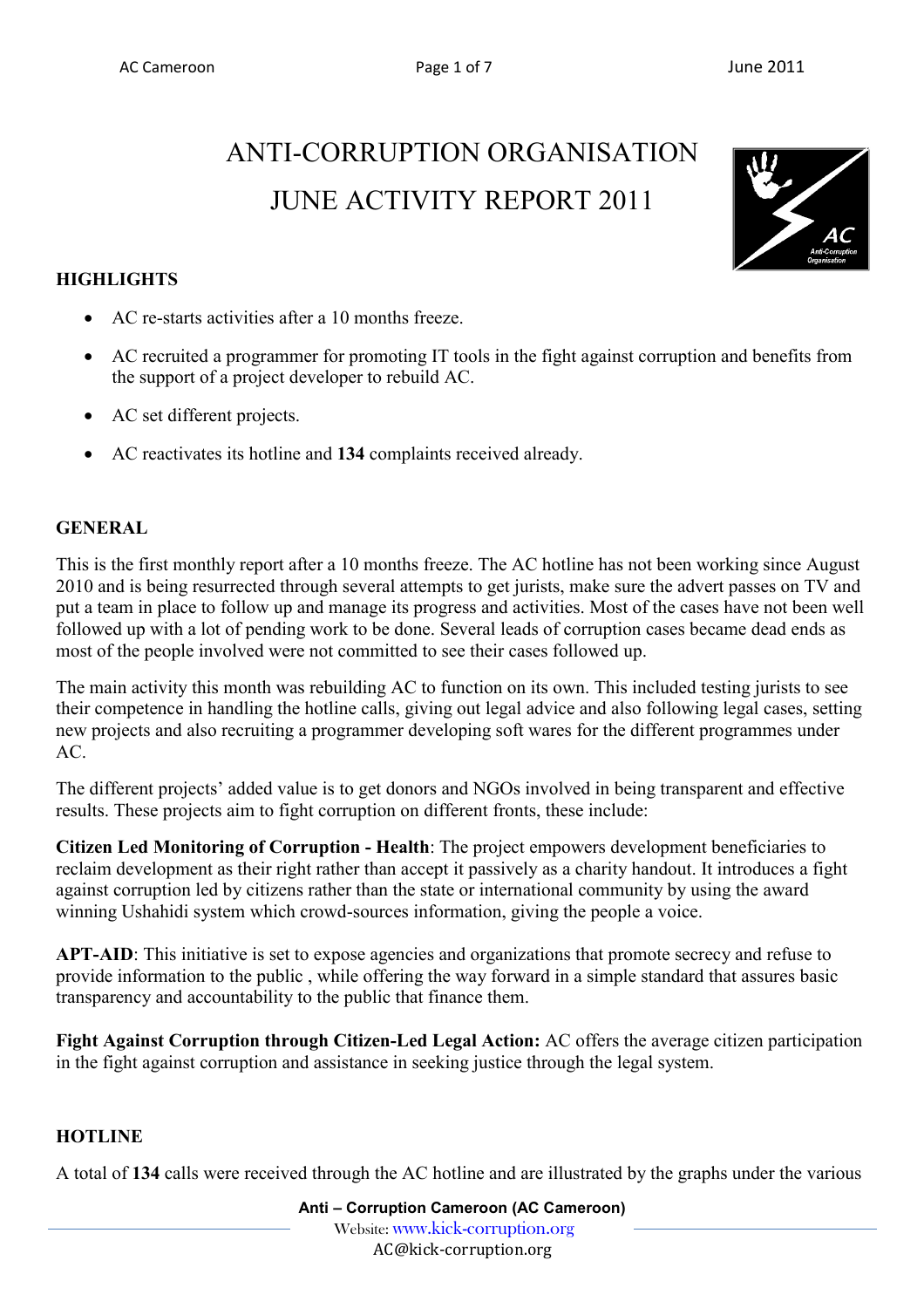categories

|               |    | <b>Rights</b> | Dispute $AC No.$ |    | Categories   corruption   Human   Personal   Verify   Information<br>on AC | $\vert$ Non-<br><b>Responsive</b><br>calls |
|---------------|----|---------------|------------------|----|----------------------------------------------------------------------------|--------------------------------------------|
| <b>Number</b> | 28 |               |                  | 18 |                                                                            | 77                                         |

In the month of June 2011 only **21%** of calls fells under the category of corruption while non corruption calls of **22%** and non responsive calls with a majority of **57%**-calls from people who have something to say but are rather afraid to engage in the fight.





For responsive calls corruption had a majority of **49%** while the other categories ranged from **3%**  on personal disputes**, 7%** on information about AC, **9%** on human rights and **32 %** on verifying AC number. Callers in this range (3%-32%) mostly have a lot to denounce but lack the courage to express themselves.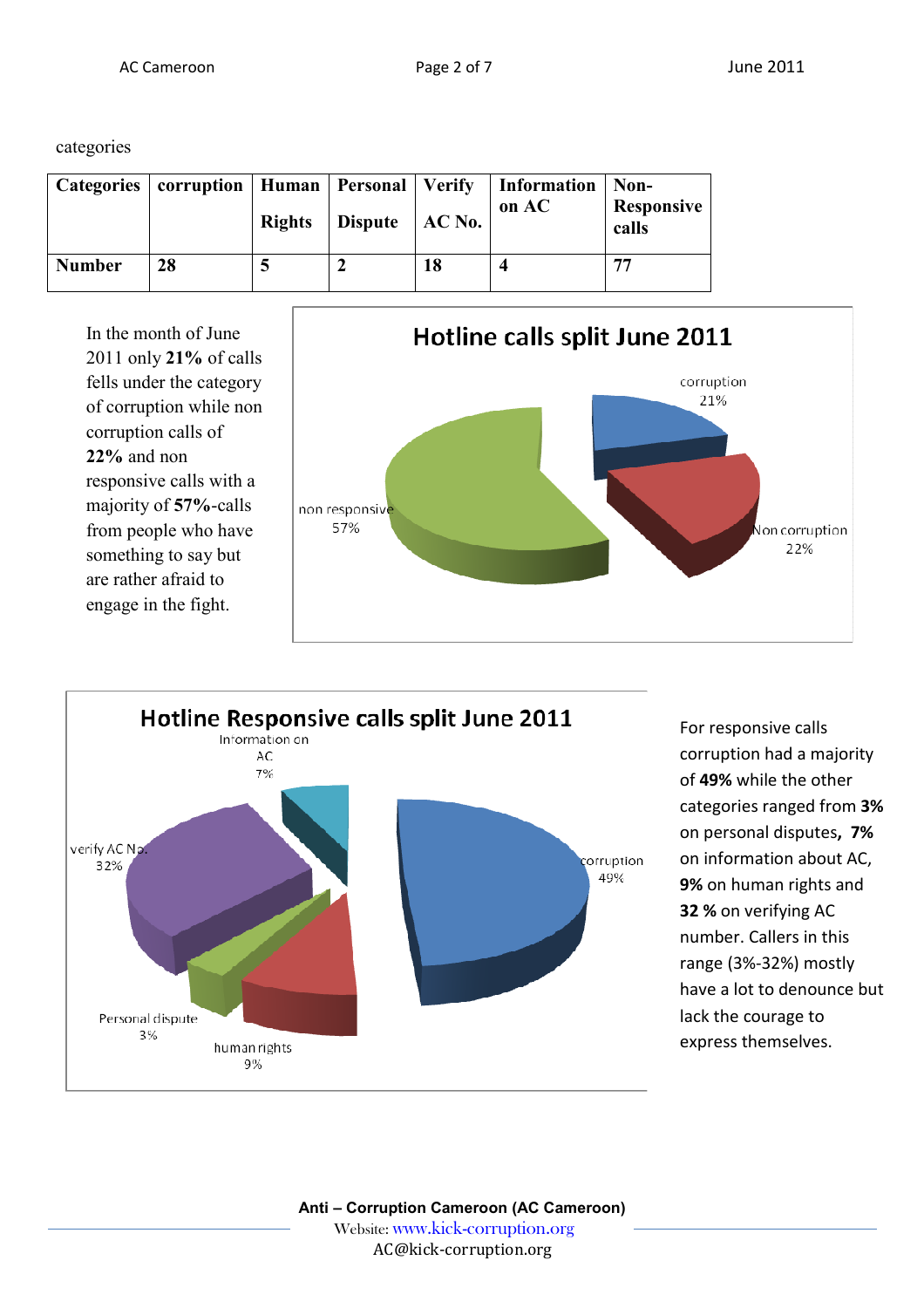## **GENDER**



Statistically it has been shown that from previous reports the female population does not participate a lot in the fight against corruption, with 13% of them in June 2011 and 87% of males making the majority of the callers in this month.



#### **AGE RANGE OF CALLERS**

The age range was considered from below **18** to above **55** Young adults ranged from **-18** to **30** years of age with **35%** both male and female, the elderly with **2%** from **+55** and the adults with **63%** ranging from **30- 55**years of age.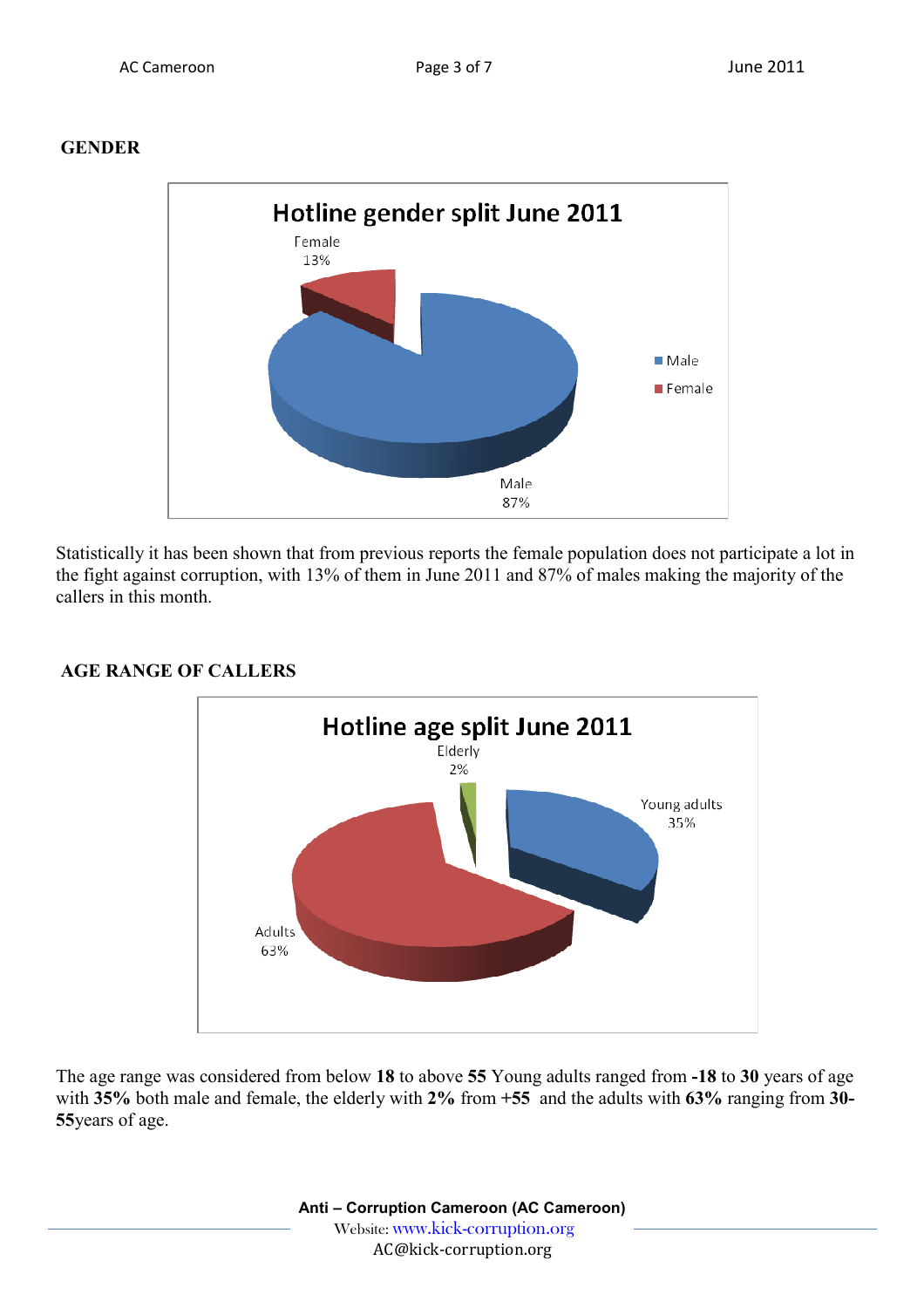# **REGIONAL DISTRIBUTION OF CALLS**



From the report, the month of June had the Centre with most callers with **62%**, with the least calls coming from Extreme North, with **1%**. The other provinces ranged between **2%** in the North, South and East provinces, **4%** in the West province, **7%** in the North West province and **8%** in the Littoral and South West provinces.

# **EMAIL ADDITION TO HOTLINE**

Three emails were received from three victims (two males and one female). No follow up was done but the details of the cases were saved for pending study and follow-up on the cases.

# **INVESTIGATIONS**

No investigations were carried out this month. AC is still trying to put in place a working system for all its activities with investigations being a part but lacking behind for now.

 One letter was received in the month of June from the AC post office boxed which was again made functional by paying the outstanding post office bill. This letter was studied and analysed as not being a corruption case, three internet cases were picked up through email and pending follow up.

Also Ac hotline is using a new soft ware designed specifically to collect information so that analysis of data from calls can be quick, easy to check and use for writing of reports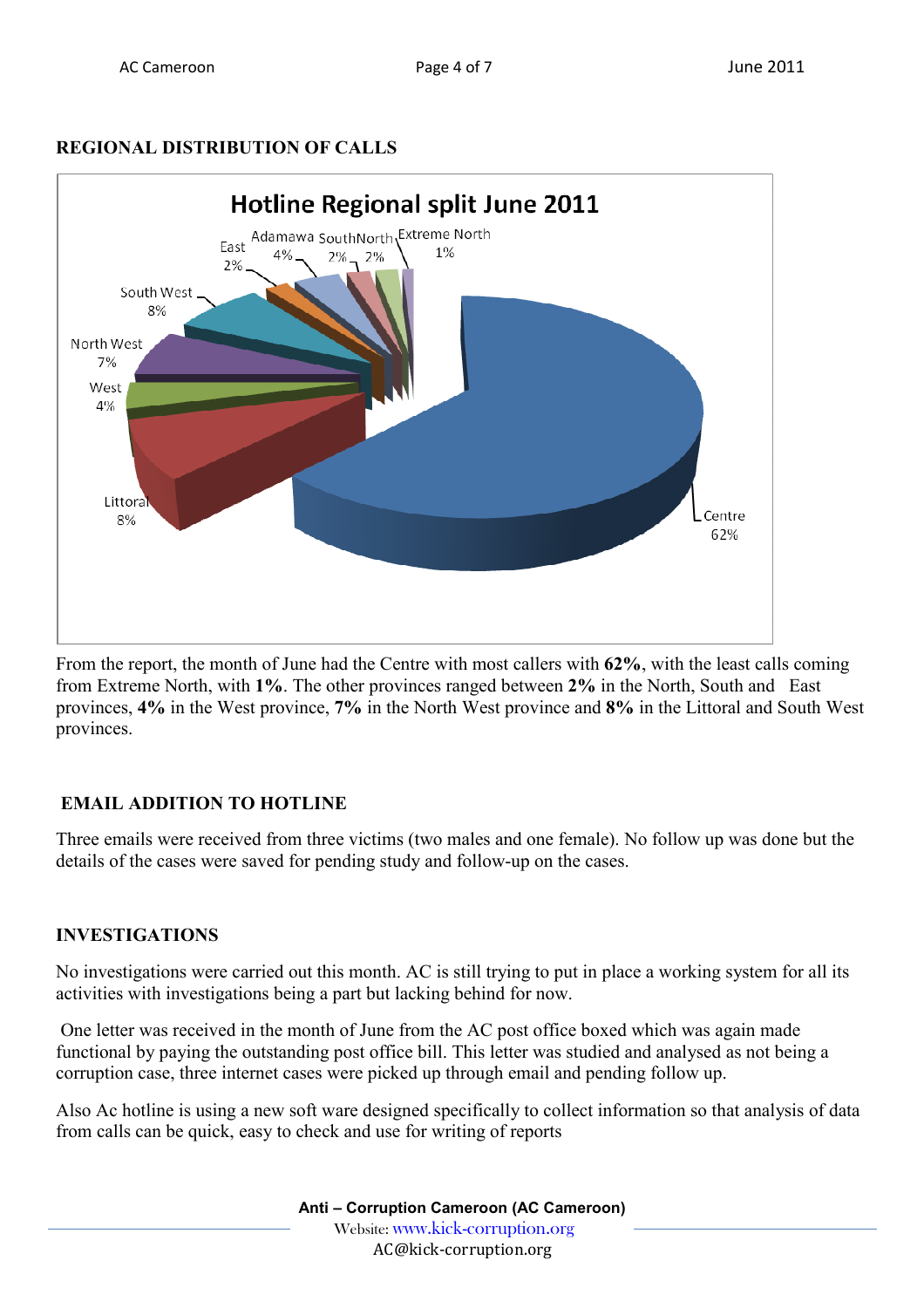## **LEGAL FOLLOW-UP**

There has been no legal follow-up done anywhere for AC. AC is in the process of testing jurists in the hope of getting one to run the hotline. Two have been on trial and were not retained.

## **MEDIA**

AC activities had a break for 10 months. Media publicity was not done and therefore needs to be restarted again. Contacts with CRTV were re-initiated. There have been changes in the TV house which makes it difficult to have it done but AC is following up to see that they finally have the Hotline on the TV bar.

## **MANAGEMENT**

The recruitment of a project developers and the support of a project developer are the main activities of this month, making the activities to be carried out by new staff. The programmer now works on various software which improve data collection not only for the hotline but also for the other AC projects being developed. Jurists also were tested to work in AC by receiving hotline calls, giving legal advice as need be and following legal cases in the court and engaging bailiffs to work with the victims. None of them so far was recruited.

The project developer works across the scope of the NGO assessing where there are obstacles to the various AC projects and trying to unblock them while following up administrative duties and coordinating AC.

 AC recruited a programmer who promotes IT tools in the fight against corruption. Several projects like the Ushahidi Health Corruption Project and other related projects have benefitted from different tools which have made their systems more advance and data friendly.

# **EXTERNAL RELATIONS**

- AC is still monitoring the file of registration in MINATD as follow up from the DGRE shows that the files have been transferred to MINATD and is pending the final signature to release the registration documents.
- A meeting held between the US Embassy Head of Political and Economic Section concerning corruption in the forest sector, establishing APT-AID principles, and fighting corruption in USAID programs
- Meeting with WWF-Carpo Regional Coordinator to discuss measures to fight against corruption in WWF.
- The Director of AC met with CARPE Cameroon Director to discuss on corruption in conservation projects and ways that USAID can fight it.
- Meeting with PASOC (EU program for building capacity for civil society in Cameroon) giving presentation about the APT-AID principles certification scheme resulting in the agreement in principles to engage about 200 NGOs in APT-AID.
- Meeting with GIZ Head of Health program to discuss corruption in development Aid programs and implementing innovative technology to track mosquito nets distribution in Cameroon.
- A meeting with World Bank governance officer discussing corruption in the forest and health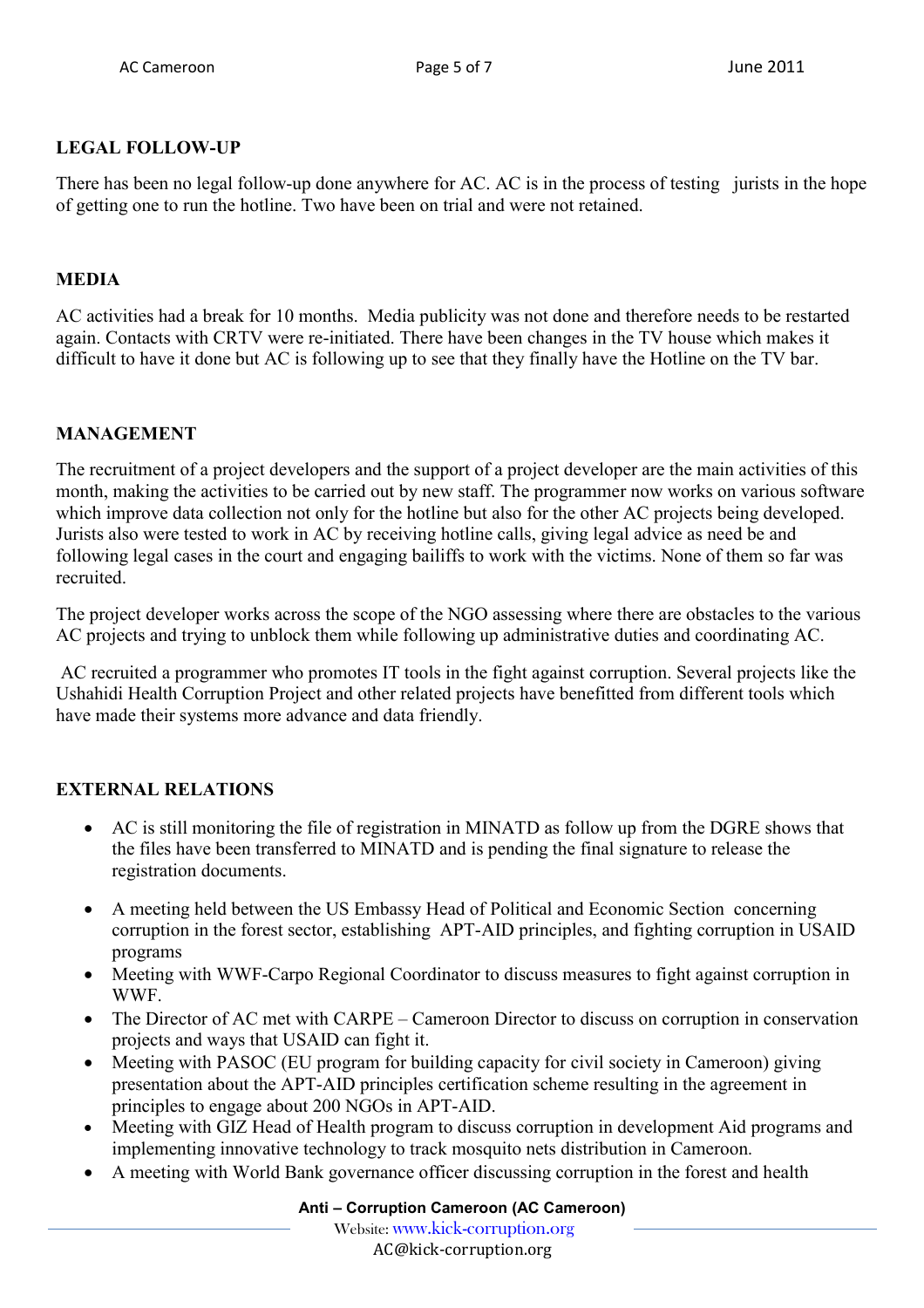sectors, the APT-AID principles and the deadlock with anti-corruption legislation in Cameroon

- The project developer held a meeting with positive generation director to explain the Ushahidi Health project to them and solicit the support in partnering with AC to execute this project.
- AC had a meeting with Medicine Sans Frontier to discuss the Ushahidi health project and seek f or collaboration in the area of execution of the project.

# **FINANCE**

LAGA Director has been the main donor to the running of AC activities in the month of June 2011.

June 2011 Financial Report

|                    |               |                    | Amount |
|--------------------|---------------|--------------------|--------|
| <b>Amount FCFA</b> | <b>Budget</b> | <b>Details</b>     | USD    |
| 23,500             | Hotline       | 134 calls received | 52     |
| 0                  | Legal         | No legal follow-up |        |
| 0                  | Media         | No TV news bar     |        |
|                    | Management    |                    |        |
| 440,000            | E-activism    | Personnel          | 969    |
| 85,554             | Office        | Phone and bills    | 189    |
|                    | Total         |                    |        |
| 549,054            | Expenditure   |                    | 1,210  |

Donor Financial Report June 2011

|             |                          | Amount |
|-------------|--------------------------|--------|
| Amount FCFA | Donor                    | USD    |
| 105,000     | Ofir Drori               | 52     |
| 440,000     | <b>Future for Nature</b> | 969    |
| 545,000     | <b>Total Donations</b>   | 1.021  |